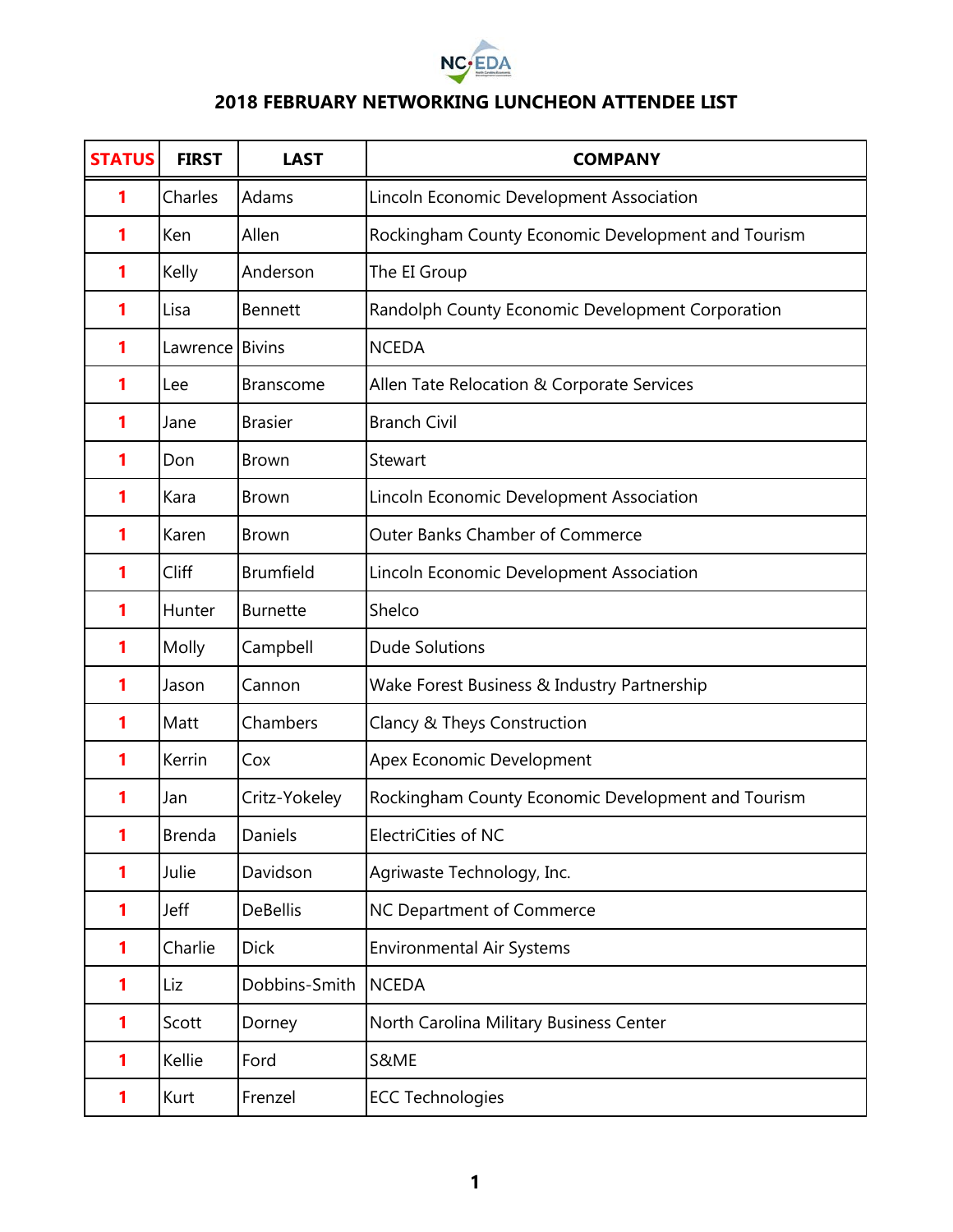

## **2018 FEBRUARY NETWORKING LUNCHEON ATTENDEE LIST**

| <b>STATUS</b> | <b>FIRST</b>   | <b>LAST</b>  | <b>COMPANY</b>                                  |
|---------------|----------------|--------------|-------------------------------------------------|
|               | <b>Beth</b>    | Gargan       | NC Department of Commerce                       |
|               | Jennifer       | Gaston       | Wake Forest Business & Industry Partnership     |
|               | Craig          | Goodson      | Davidson County Economic Development Commission |
|               | Steven         | Groves       | Green Cell Media                                |
|               | Josh           | Hallingse    | Transylvania Economic Alliance                  |
|               | Joanna         | Helms        | Apex Economic Development                       |
|               | Kathleen       | Henry        | <b>Wake County Economic Development</b>         |
| 1             | Ade            | Herbert      | Green Cell Media                                |
| 1             | Tim            | Hess         | <b>KCI Associates of North Carolina</b>         |
| 1             | Conley         | Hilliard     | Dewberry                                        |
| 1             | <b>Brandon</b> | Inscore      | WithersRavenel                                  |
| 1             | Randall        | Johnson      | NC Biotechnology Center                         |
| 1             | Tom            | Johnson      | Rutherford County Economic Development          |
| 1             | Anna           | Johnston     | Holly Springs Economic Development              |
| 1             | James          | Joyner       | Solutions-IES / Draper Aden Associates          |
|               | Anna           | Karageorgiou | Monroe-Union County Economic Development        |
|               | <b>Rick</b>    | Kiernan      | <b>Convergent Nonprofit Solutions</b>           |
|               | Irena          | Krstanovic   | Holly Springs Economic Development              |
| 1             | Mary           | Lilley       | Greenfield                                      |
| 1             | Angel          | Liu          | NC Department of Commerce                       |
| 1             | Darin          | McClure      | Mid-Atlantic Associates                         |
| 1             | Teresa         | Miller       | Jacksonville Onslow Economic Development        |
| 1             | Patricia       | Mitchell     | Appalachian State University                    |
| 1             | Jenny          | Mizelle      | WithersRavenel                                  |
| 1             | James          | Morgan       | Towne Insurance                                 |